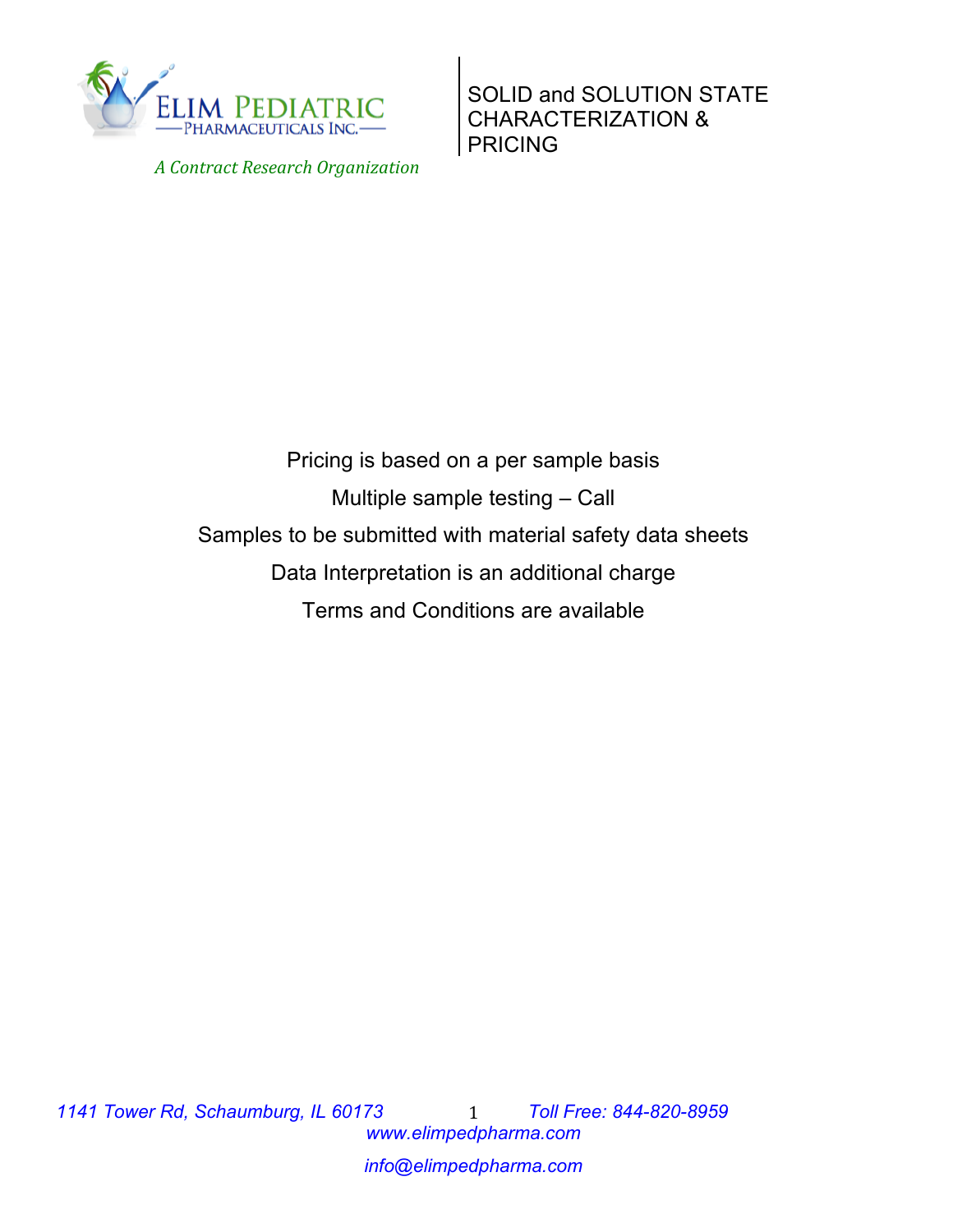

## SOLID and SOLUTION STATE CHARACTERIZATION & PRICING

 *A Contract Research Organization*

| <b>MICROSCOPY</b>                                  |              |
|----------------------------------------------------|--------------|
| 011SSC - Optical Microscope Photos                 | \$45.00 each |
| 012SSC – Scanning Electron Microscope Photos       | Call         |
| 013SSC – Elemental Analysis (Drugs and Excipients) | Call         |

## **PARTICLE SIZE AND SHAPE ANALYSIS**

| Sieve Analysis or Permeametry<br>Laser Diffraction Particle Size Analyzer<br>Sonic Sieving<br>Electrical sensing zone (Coulter method)<br>Particle size distribution<br>Particle shape (Microscopy)<br>Particle shape (Image analysis)<br>Nano-sizing (sub-micron) | \$175<br>\$175<br>\$175<br>\$250<br>\$350*<br>\$225<br>\$225<br>\$250 |
|--------------------------------------------------------------------------------------------------------------------------------------------------------------------------------------------------------------------------------------------------------------------|-----------------------------------------------------------------------|
| <b>SURFACE AREA ANALYSIS (by BET Method)</b>                                                                                                                                                                                                                       | \$175                                                                 |
| <b>DENSITY and FLOWABILITY</b><br><b>Bulk and Tapped Density</b><br>Density<br>Flowability                                                                                                                                                                         | \$185<br>\$175<br>\$175*                                              |
| <b>CHARGE DIFFERENTIAL</b><br>Zeta potential (ISO<br>Iso-electric point                                                                                                                                                                                            | \$300<br>\$550                                                        |
| <b>ISOTHERMAL SORPTION STUDIES</b><br>Adsorption isotherms<br>Dynamic vapor sorption<br>Chemisorption<br>Hygroscopicity study                                                                                                                                      | \$600<br>\$750<br>\$700<br>Call                                       |
| <b>THERMAL ANALYSIS</b><br>Differential scanning calorimetry (DSC)<br>Thermogravimetry<br>Modulated DSC with high resolution<br>DSC/TGA<br>Isothermal calorimetry                                                                                                  | \$325<br>\$325<br>\$425<br>\$650<br>\$750                             |

## **X-RAY DIFFRACTION**

*1141 Tower Rd, Schaumburg, IL 60173 Toll Free: 844-820-8959*

*www.elimpedpharma.com* 2

*info@elimpedpharma.com*